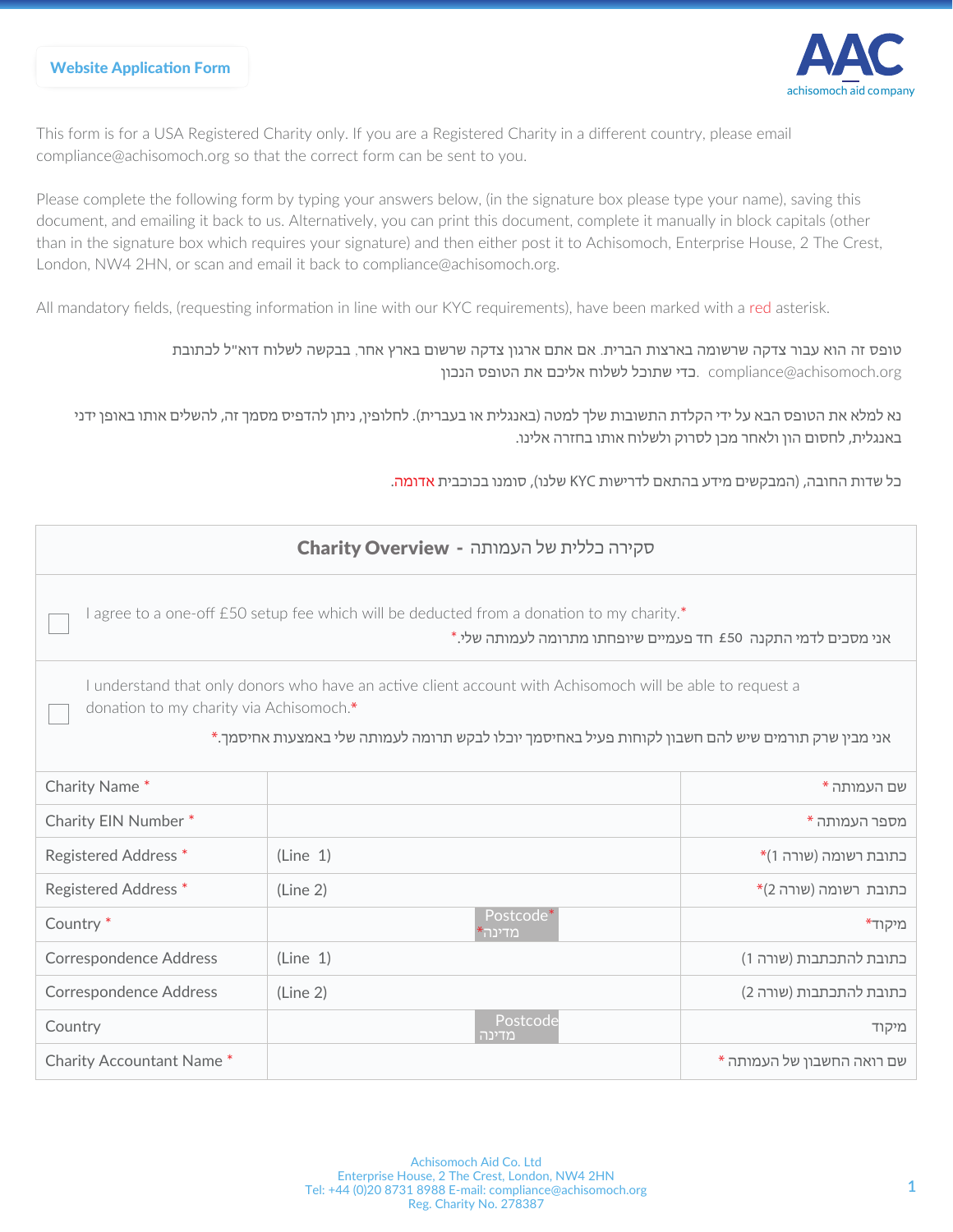

| <b>Charity Accountant Address *</b>                                                                      |                                                                                     | כתובת רואה החשבון של<br>העמותה*                                      |
|----------------------------------------------------------------------------------------------------------|-------------------------------------------------------------------------------------|----------------------------------------------------------------------|
| <b>Charity Accountant Contact</b><br>Number <sup>*</sup>                                                 |                                                                                     | מספר ליצירת קשר עם רואה<br>החשבון של העמותה*                         |
| Does the Charity charge any<br>fee for any product or service<br>they provide? *                         |                                                                                     | האם גובה העמותה תשלום<br>עבור מוצר או שירות כלשהו<br>שהיא מספקת?*    |
| Does your Charity make<br>grants to other charities<br>or individuals? *                                 |                                                                                     | האם הצדקה שלך עושה<br>מענקים צדקה אחרים או<br>אנשים אחרים?*          |
| If Yes, what percentage in<br>value of your received<br>grants are distributed in<br>the above manner? * | Individuals<br>$\%$<br>אנשים אחרים<br><b>Other Charities</b><br>$\%$<br>צדקות אחרות | אם כן, איזה אחוז ערך<br>המענקים שאתה מקבל, אז<br>אתה מפיץ בצורה זו?* |
| How many employees or<br>volunteers work for the charity?*                                               |                                                                                     | כמה עובדים או מתנדבים<br>עובדים למען הצדקה?*                         |
| Please confirm the total<br>operational expenditure<br>of the charity for the last<br>accounting year. * |                                                                                     | מהו סכום הוצאות הנהלת<br>וכלליות בשנת המס<br>האחרונה.*               |
| Please confirm the charitable<br>expenditure of the charity for<br>the last accounting year. *           |                                                                                     | מהו סכום הוצאות הפעילות<br>של העמותה בשנת המס<br>האחרונה.*           |
| Please confirm the charity<br>income for the last<br>accounting year. *                                  |                                                                                     | מה מחזור ההכנסות של<br>העמותה בשנת המס<br>האחרונה.*                  |

Please provide an overview of the charitable activities of the charity. \* נא לכתוב סקירה כללית של פעילויות הצדקה של העמותה.\*

אתר העמותה

Charity Website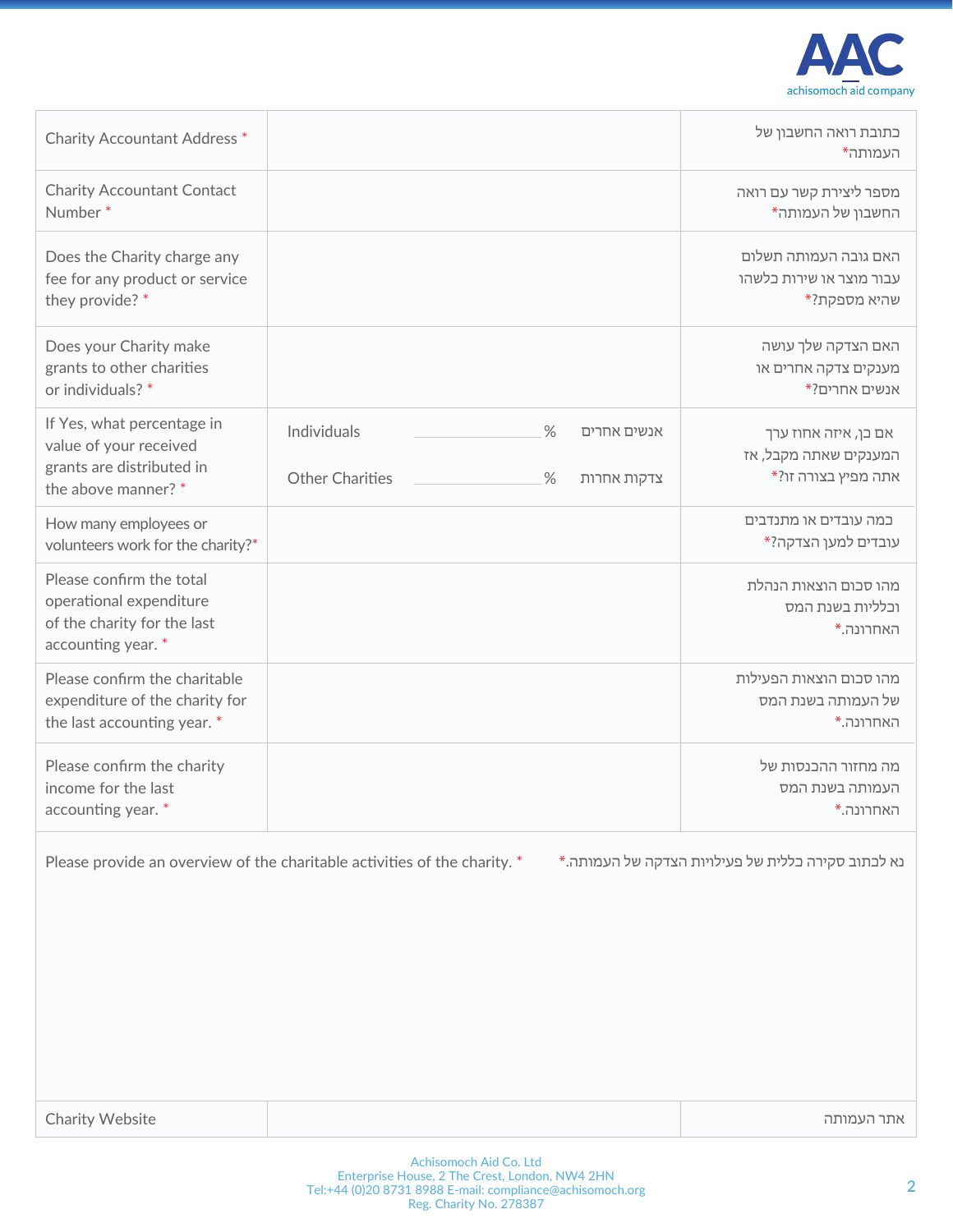

| ברטי איש קשר - Contact Details                                                                                                                    |                                                                                                                                                                                                                                                                             |                                                                                                 |  |  |  |  |
|---------------------------------------------------------------------------------------------------------------------------------------------------|-----------------------------------------------------------------------------------------------------------------------------------------------------------------------------------------------------------------------------------------------------------------------------|-------------------------------------------------------------------------------------------------|--|--|--|--|
|                                                                                                                                                   | These details should be someone with a long-term position within the Charity, for who the trustees are happy to for<br>Achisomoch to receive instructions from.<br>פרטים אלו יהיו של אדם שיש לו מעמד ארוך טווח בתוך העמותה, שהחברי הוועד ישמחו כי "אחסימך" יקבלו ממנו מידע. |                                                                                                 |  |  |  |  |
| Title                                                                                                                                             | T''T<br>גברת<br>אחר<br>רב<br>אדון<br>Mr<br>Other<br>Rabbi<br><b>Mrs</b><br><b>Miss</b><br>Ms<br>Dr                                                                                                                                                                          | תואר                                                                                            |  |  |  |  |
| First Name*                                                                                                                                       |                                                                                                                                                                                                                                                                             | שם פרטי *                                                                                       |  |  |  |  |
| Surname <sup>*</sup>                                                                                                                              |                                                                                                                                                                                                                                                                             | שם משפחה *                                                                                      |  |  |  |  |
| Contact Number*                                                                                                                                   |                                                                                                                                                                                                                                                                             | מספר טלפון ליצירת קשר *                                                                         |  |  |  |  |
| Mobile /<br>Cell Phone Number*                                                                                                                    |                                                                                                                                                                                                                                                                             | מספר טלפון נייד/סלולארי*                                                                        |  |  |  |  |
| Does this phone number<br>receive SMS messages?*                                                                                                  | לא<br><b>YES</b><br>NO <sub>1</sub><br>כו                                                                                                                                                                                                                                   | האם מספר טלפון זה<br>מקבל הודעות *                                                              |  |  |  |  |
| If you have answered 'No'<br>to the above question, do<br>you give consent to<br>receive password<br>information for online<br>access over email? | כן YES<br>$NO$ לא                                                                                                                                                                                                                                                           | אם ענית 'לא' לשאלה<br>שלעיל, האם אתה נותן<br>הסכמה לקבלת פרטי<br>סיסמא<br>באמצעות דואר אלקטרוני |  |  |  |  |
| Email Address <sup>*</sup>                                                                                                                        |                                                                                                                                                                                                                                                                             | כתובת דוא"ל *                                                                                   |  |  |  |  |

| Bank Details - פרטי בנק                    |                                                                                            |  |  |  |  |
|--------------------------------------------|--------------------------------------------------------------------------------------------|--|--|--|--|
| Bank* - בנק                                | Account Name*<br>שם החשבון *                                                               |  |  |  |  |
| Sort Code / Routing<br>Mumber*- מספר הסניף | Account Number* * * אספר החשבון                                                            |  |  |  |  |
| IBAN/ SWIFT code<br>(if applicable)        | Please list names<br>נא לרשום<br>שמות של מורשי<br>of Autorised<br>החתימה *<br>Signatories* |  |  |  |  |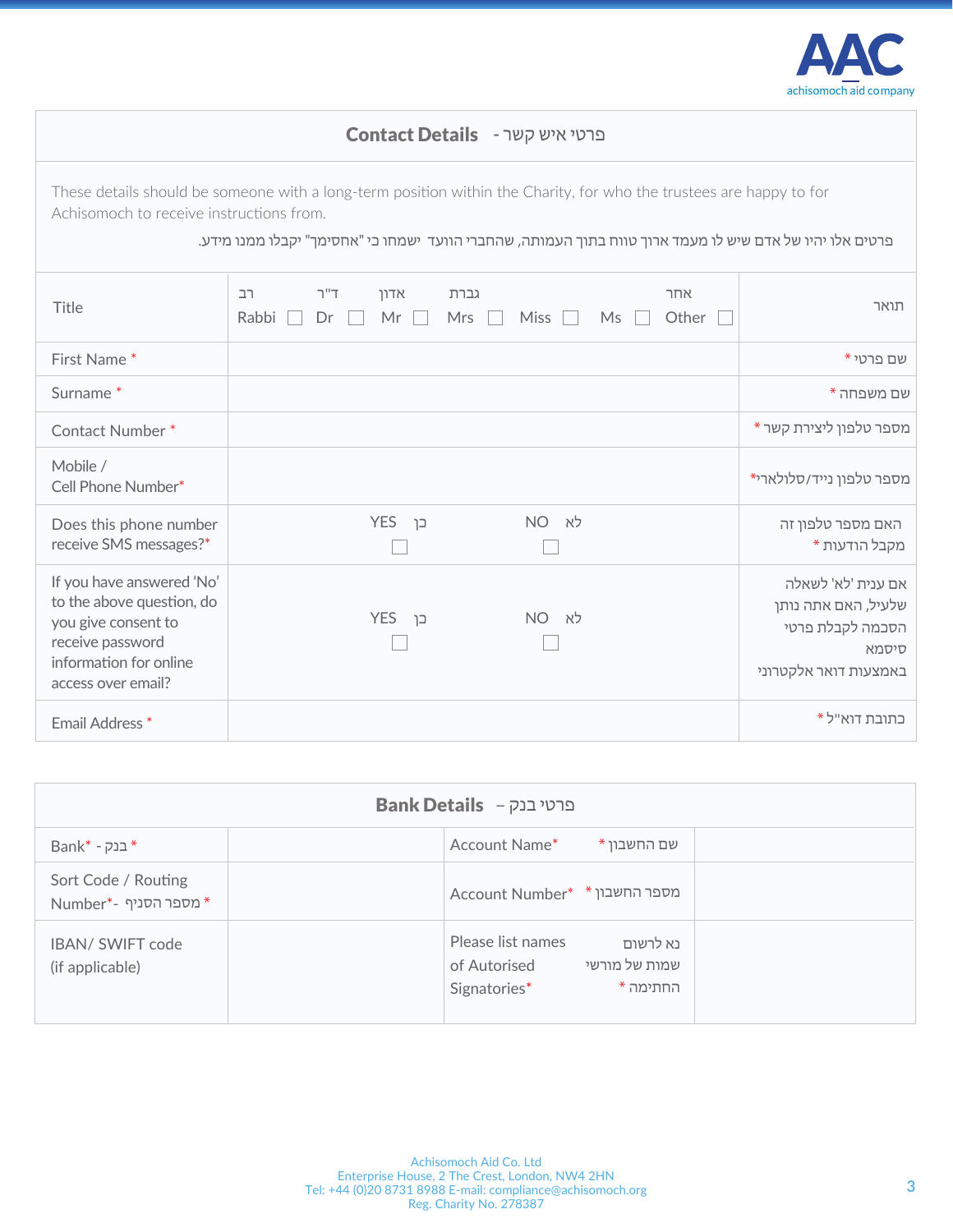

| ברטי חברי הועד Trustee Details |  |                    |                |  |                  |
|--------------------------------|--|--------------------|----------------|--|------------------|
| Trustee Name*                  |  | שם חבר ועד *       | Date of Birth* |  | תאריך לידה *     |
| Address (Line 1) *             |  |                    |                |  | בתובת (שורה 1) * |
| Address (Line 2) *             |  |                    |                |  | בתובת (שורה 2) * |
| Address (Line 3)*              |  | ∣ כתובת (שורה 3) * | ID Number*     |  | תעודת זהות *     |

| Trustee Name*      | שם חבר ועד *                 | Date of Birth* | תאריך לידה *     |
|--------------------|------------------------------|----------------|------------------|
| Address (Line 1) * |                              |                | בתובת (שורה 1) * |
| Address (Line 2) * |                              |                | בתובת (שורה 2) * |
| Address (Line 3)*  | * ID Number   כתובת (שורה 3) |                | תעודת זהות *     |

| Trustee Name*      | שם חבר ועד *                                 | Date of Birth* | תאריך לידה *     |
|--------------------|----------------------------------------------|----------------|------------------|
| Address (Line 1) * |                                              |                | בתובת (שורה 1) * |
| Address (Line 2) * |                                              |                | בתובת (שורה 2) * |
| Address (Line 3)*  | $*(3 \text{ m})$ בתובת (שורה 3) = ID Number* |                | תעודת זהות *     |

| Trustee Name *     | שם חבר ועד *                                      | Date of Birth* | תאריך לידה *     |
|--------------------|---------------------------------------------------|----------------|------------------|
| Address (Line 1) * |                                                   |                | בתובת (שורה 1) * |
| Address (Line 2) * |                                                   |                | בתובת (שורה 2) * |
| Address (Line 3)*  | $*(3 \text{ s})$ בתובת (שורה 3) $\mid$ ID Number* |                | תעודת זהות *     |

| Trustee Name*                                                                                                                                           |  | שם חבר ועד *     | Date of Birth* |  | תאריך לידה *     |
|---------------------------------------------------------------------------------------------------------------------------------------------------------|--|------------------|----------------|--|------------------|
| Address (Line 1) *                                                                                                                                      |  |                  |                |  | כתובת (שורה 1) * |
| Address (Line 2) *                                                                                                                                      |  |                  |                |  | בתובת (שורה 2) * |
| Address (Line 3)*                                                                                                                                       |  | בתובת (שורה 3) * | ID Number*     |  | תעודת זהות *     |
| If there are more than 5 trustees, please provide their details on a separate sheet of paper.<br>אם ישנם יותר מחמשה נאמנים נא למסור את פרטיהם בדף נפרד. |  |                  |                |  |                  |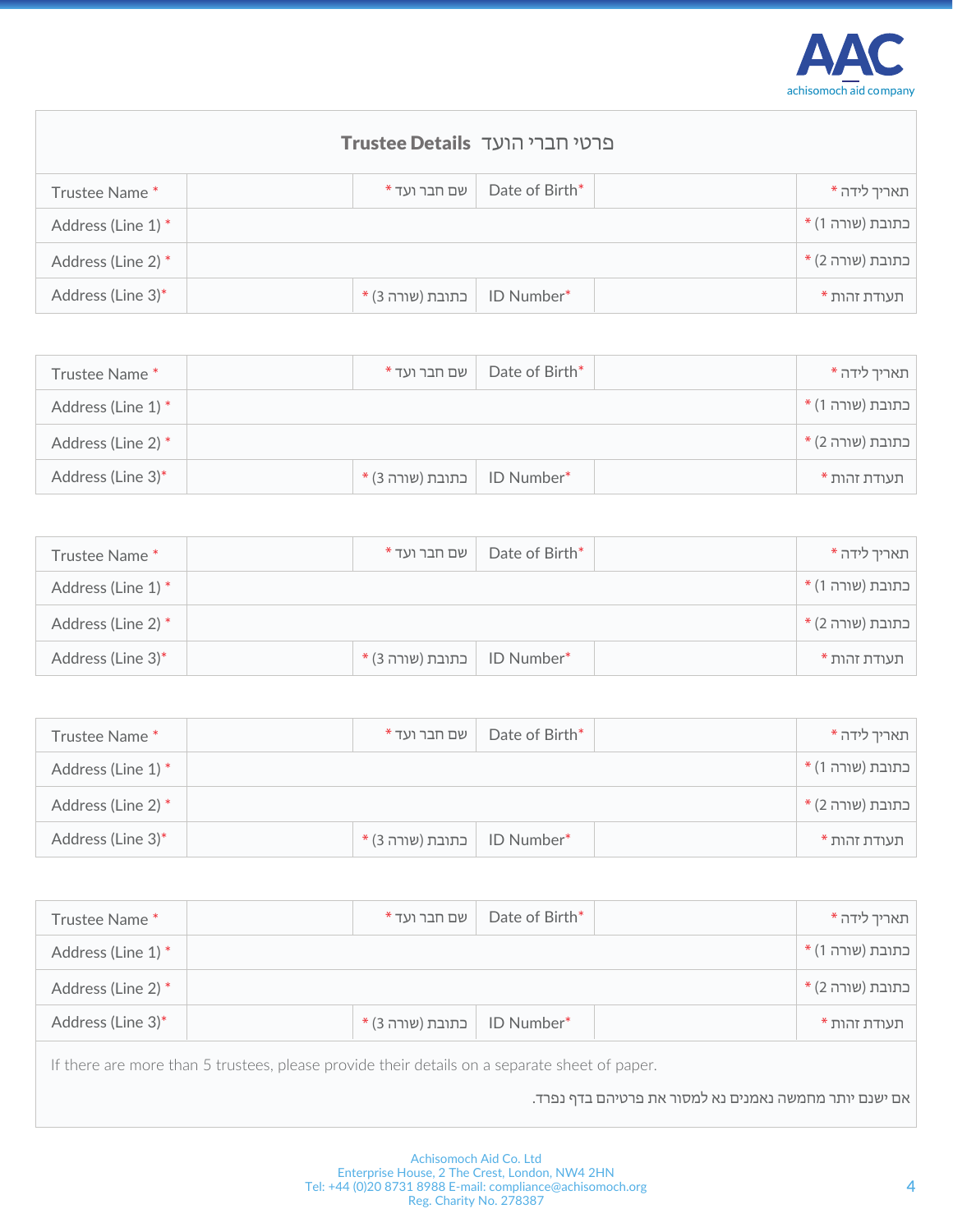

Please note you have a duty towards Achisomoch to update should any details of this document change, within 14 days of any such changes being made. Notwithstanding change of bank details which must be notified to AAC immediately.

 נא לשים לב כי חובתכם לעדכן את "אחיסמך" על כל שינוי בפרטים שבמסמך זה תוך יום מביצוע השינויים. זאת, מלבד שינוי בפרטי הבנק, שעל כך 14 יש לעדכן את "אחיסמך" באופן מידי.

| Please review the confirmations below and tick the relevant boxes to confirm your acceptance.                                                                                                                                                                                                                                                                                                                                               |
|---------------------------------------------------------------------------------------------------------------------------------------------------------------------------------------------------------------------------------------------------------------------------------------------------------------------------------------------------------------------------------------------------------------------------------------------|
| *I hereby confirm that I have read and understood the relevant Terms and Conditions (T&Cs). I will ensure that the<br>operation of this account complies at all times, including as and when these T&Cs may be updated.<br>https://achisomoch.org/wp-content/uploads/2019/03/Terms-and-Conditions-Recipients-1.pdf<br>אני מאשר בזאת כי קראתי והבנתי את התנאים ואוודא כי, בכל עת, תואמת ההפעלה של חשבון זה, כולל אם וכאשר תנאים אלה יעודכנו. |
| We may occasionally send you marketing e.g. information, newsletters and other non-service related<br>communications. Please tick this box to confirm you are happy to receive such communications.<br>מדי פעם נשלח לכם מסרי שיווק ומסרים אחרים שאינם קשורים לשירות. נא לסמן במשבצת זו כדי לאשר שהנך מעוניין לקבל זאת .                                                                                                                     |

| Signature*        | $*$ ותימה Date * | $^*$ ואריך $_1$ |
|-------------------|------------------|-----------------|
| Name <sup>*</sup> |                  | שם *            |

## Please return this form together with the documents listed below to compliance@achisomoch.org.

- Certified\* copy of your certificate of incorporation;
- Certified\* copy of IRS letter confirming your tax deductible status
- Certified\* document with list of board member (either protocol document or letter from lawyer/notary);
- Certified\* copy of ID for each Board Member of the Charity;
- Certified\* Proof of Address for each Trustee of the Charity OR Letter from Notary confirming addresses of Board Members.
- Copy of the latest charity annual financial statements/Accounts.
- Certified\* copy of the charity's bank statement, (or any other official bank correspondence or document), showing the name, address and account details of the charity. Please note that in the event of the account name or address being different from that of the registered charity please provide an explanation as to why this is the case.
- Details of wire routing no